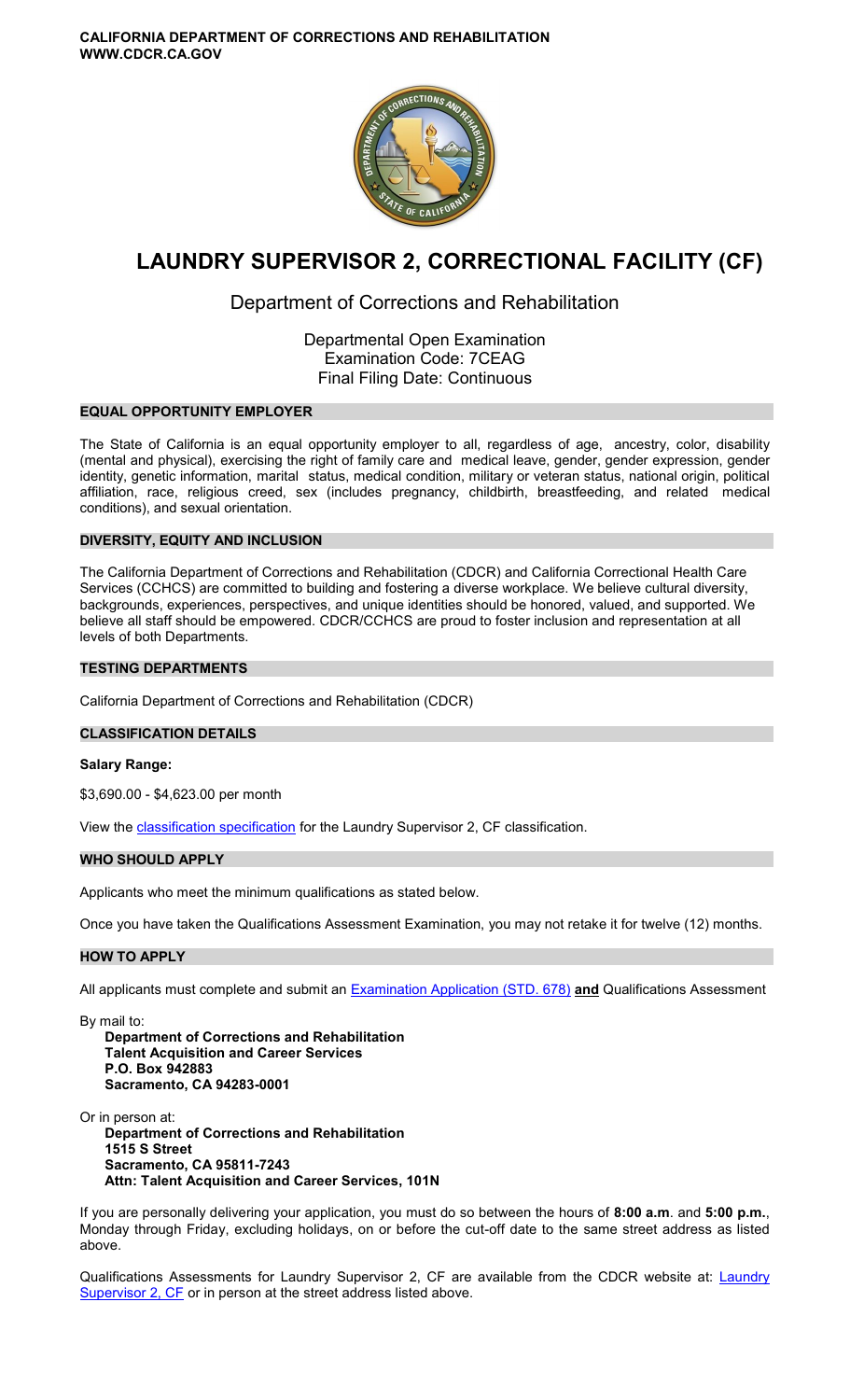#### **LAUNDRY SUPERVISOR 2, CF BULLETIN RELEASE DATE: 11/20/2015**

Completed applications and all required documents must be received or postmarked by the cut-off date in order to be considered. If an application is received after the cut-off date with a late or missing postmark, the application is considered late and will be included in the next cut-off date for processing. It is the applicant's responsibility to submit their application on time and to ensure the envelope is postmarked if applying by way of U.S. mail or contains proof of timely deposit with a parcel delivery or courier service. Dates printed on Mobile Bar Codes, such as the Quick Response (QR) Codes available at the United States Postal Service (USPS), are not considered postmark dates for the purpose of determining timely filing of an application.

**NOTE:** Only applications with an original signature will be accepted.

#### **SPECIAL TESTING ARRANGEMENTS**

If you require special testing arrangements due to a verified disability or medical condition, mark the appropriate box on your Examination Application (STD. 678) and you will be contacted to make specific arrangements. You may also contact the Talent Acquisition and Career Services at (916) 322-2545.

#### **APPLICATION DEADLINES/REQUIREMENTS**

Candidates must complete and return the Laundry Supervisor 2, CF Qualifications Assessment along with his/her Examination Application (Std. Form 678). Candidates who meet the "Minimum Qualifications" will have their Qualifications Assessment rated.

All applicants must meet the minimum qualifications for this examination by the cut-off-date.

#### **TEST DATE**

Applications will be accepted on a continuous basis.

**Cut-off dates for processing will be:** 

July 30, 2021 October 29, 2021 January 28, 2022 April 29, 2022

July 29, 2022

**Note:** *Check back periodically as cut-off dates may be added in the future. Additionally, cut-off dates are subject to change or be cancelled at any time. Such changes or cancellations will be in accordance with civil service laws and rules.* 

Results notices will be mailed in  $6 - 7$  weeks following each cut-off date. Please contact the Talent Acquisition and Career Services at (916) 322-2545 if you have not received your notice after 7 weeks.

#### **MINIMUM QUALIFICATIONS**

#### **Either 1**

One year of experience in the California state service performing the duties of a Laundry Supervisor 1 (Correctional Facility) or Laundry Supervisor 1.

#### **Or 2**

**Experience:** Three years of experience in an institution or large commercial establishment in the operation of laundry equipment and machinery, one year of which shall have been in a supervisory capacity. **and** 

**Education:** Equivalent to completion of the ninth grade. (Additional qualifying experience may be substituted for the required education on a year-for-year basis.)

Qualifying experience may be combined on a proportionate basis if the requirements stated above include more than one pattern and are distinguished as "Either" 1, "or" 2, "or" 3, etc. For example, candidates who possess qualifying experience amounting to 50% of the required time of Pattern 1, and additional experience amounting to 50% of the required time of Pattern 2, may be admitted to an examination as meeting 100% of the overall experience requirement.

**OUT-OF-CLASS EXPERIENCE:** A "completion of an out-of-class assignment" memorandum, dated within one year of assignment completion, is required to use as out-of-class experience to meet the minimum qualifications for examination purposes. Employees may obtain this documentation from his/her Institutional Personnel Officer/Personnel Liaison. Out-of-class experience without required documentation will not be considered for examination purposes.

#### **SPECIAL PERSONAL CHARACTERISTICS**

Sympathetic understanding of and willingness to work with the resident population of a State correctional facility; supervisory ability; personal cleanliness; and freedom from communicable diseases.

## **SPECIAL PHYSICAL CHARACTERISTICS**

Persons appointed to positions in this class must be reasonably expected to have and maintain sufficient strength, agility, and endurance to perform during stressful (physical, mental, and emotional) situations encountered on the job without compromising their health and well-being or that of their fellow employees or that of inmates.

#### **POSITION DESCRIPTION AND LOCATION(S)**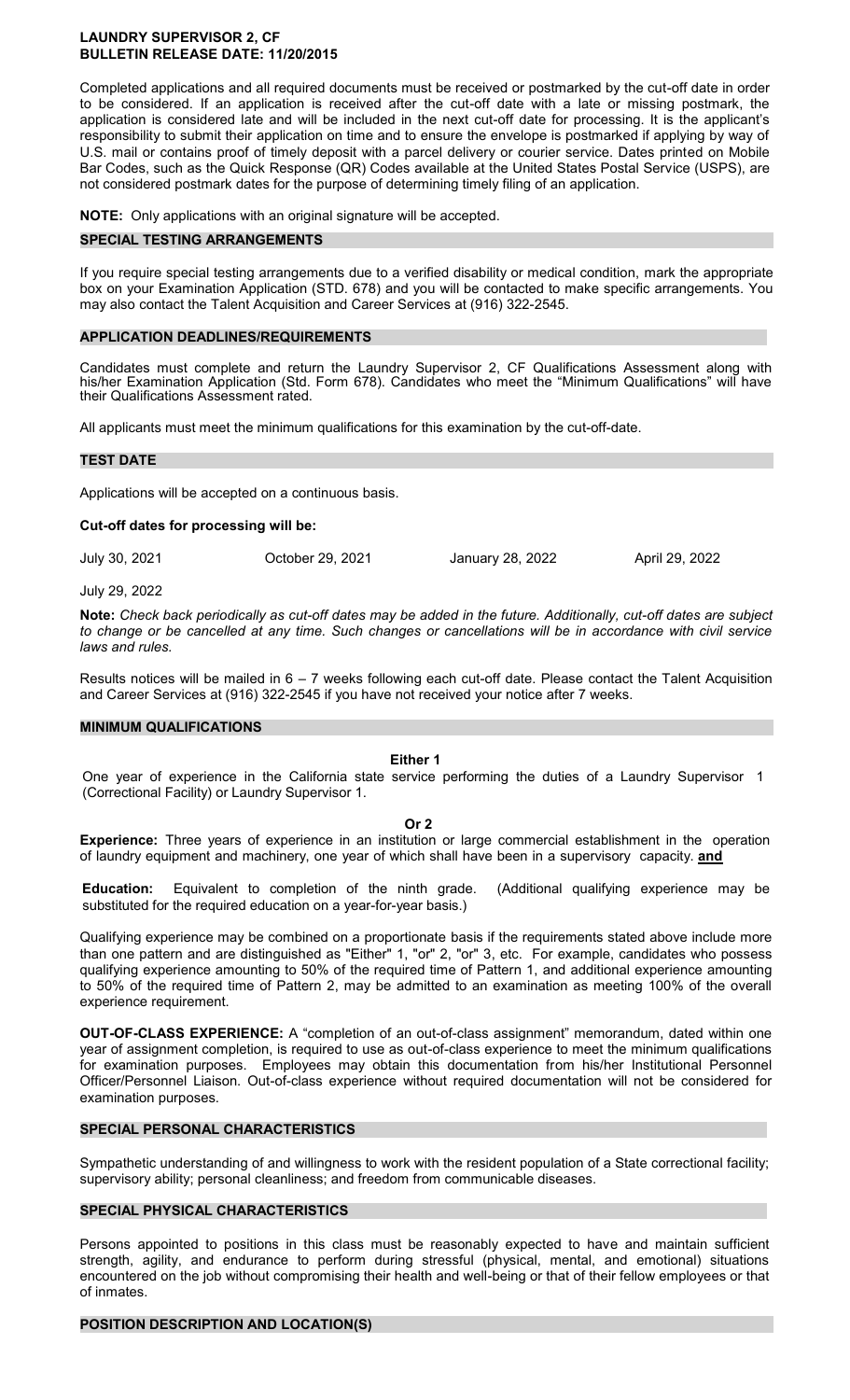#### **LAUNDRY SUPERVISOR 2, CF BULLETIN RELEASE DATE: 11/20/2015**

The Laundry Supervisor 2, CF, under general direction in a large State correctional facility in the Department of Corrections and Rehabilitation plan, organize, and supervise the operations of a laundry; supervise the maintenance of laundry equipment and supplies; instruct laundry workers; maintain order and supervise the conduct of inmates, youthful offenders, residents, or patients; protect and maintain the safety of persons and property; may instruct, lead, or supervise inmates, youthful offenders, or resident workers; and to do other related work.

Position(s) exist statewide in CDCR.

#### **EXAMINATION PLAN**

**EXAMINATION INTERVIEWS WILL NOT BE HELD.** This examination will consist of a Qualifications Assessment weighted 100%. To obtain a position on the eligible list, applicants must achieve a minimum rating of 70.00% on the Qualifications Assessment.

The Qualifications Assessment is designed to elicit a range of specific information regarding each candidate's knowledge, skill, abilities, and potential to effectively perform the duties relative to the classification. Candidates who meet the minimum qualifications will have their Qualifications Assessment rated and successful candidates will be placed on an eligible list. **SUBMISSION OF THE QUALIFICATIONS ASSESSMENT IS MANDATORY.**  Candidates who do not submit a completed Qualifications Assessment will be eliminated from this examination.

#### **Qualifications Assessment -- Weighted 100.00%**

**Scope:** Emphasis in the examination will be on measuring competitively, relative to job demands, each candidate's:

#### **Knowledge of:**

- 1. Principles, procedures, and equipment used in receiving, sorting, washing, ironing, finishing, and distributing laundry in large quantities.
- 2. Laundry sanitation and safety measures used in the operating, cleaning, and care of equipment and machinery.
- 3. Preparation and use of bleaches, soaps, starches, and disinfectant compounds.
- 4. Methods and substances used to remove stains from various materials.<br>5. Principles of effective supervision.
- 5. Principles of effective supervision.<br>6. Maintenance and repair of laundry
- 6. Maintenance and repair of laundry equipment and machinery.<br>7. Use of purchase orders for equipment and machinery.
- 7. Use of purchase orders for equipment and machinery.<br>8. The Department's Fqual Employment Opportunity obje
- The Department's Equal Employment Opportunity objectives.
- 9. A manager's role in the Equal Employment Opportunity Program, and the processes available to meet Equal Employment Opportunity objectives.

## **Ability to:**

- 1. Plan, organize, and direct the work of others.<br>2. Keep inventories and make requisitions.
- Keep inventories and make requisitions.
- 3. Demonstrate mechanical aptitude.
- 4. Analyze situations accurately and adopt an effective course of action.
- 5. Keep records and make reports.
- 6. Effectively contribute to the Department's Equal Employment Opportunity objectives.

The Job Analysis identifies job duties and job requirements for the classification and may be referenced in preparing for the examination. The Job Analysis for the Laundry Supervisor 2, CF is available on the CDCR website at: [CDCR Job Analysis.](https://www.cdcr.ca.gov/careers/career-opportunities/analysis/#L)

## **ELIGIBLE LIST INFORMATION**

The resulting eligible list will be established to fill vacancies for CDCR.

Names of successful candidates are merged onto the list(s) in order of final scores, regardless of date. Eligibility expires 12 months after establishment unless the needs of the service and conditions of the list(s) warrant a change in this period.

## **VETERANS' PREFERENCE/CAREER CREDITS**

Veterans' Preference will be granted in this examination. Veterans who have achieved permanent civil service status are not eligible to receive Veterans' Preference. Career credits will not be granted in this examination.

## **DRUG-FREE STATEMENT**

It is an objective of the State of California to achieve a drug-free State work place. Any applicant for State employment will be expected to behave in accordance with this objective, because the use of illegal drugs is inconsistent with the law of the State, the rules governing civil service, and the special trust placed in public servants.

#### **GENERAL INFORMATION**

**Applications are available** at CDCR, California Department of Human Resources (CalHR), local offices of the Employment Development Department, and through your [CalCareer Account.](https://www.jobs.ca.gov/)